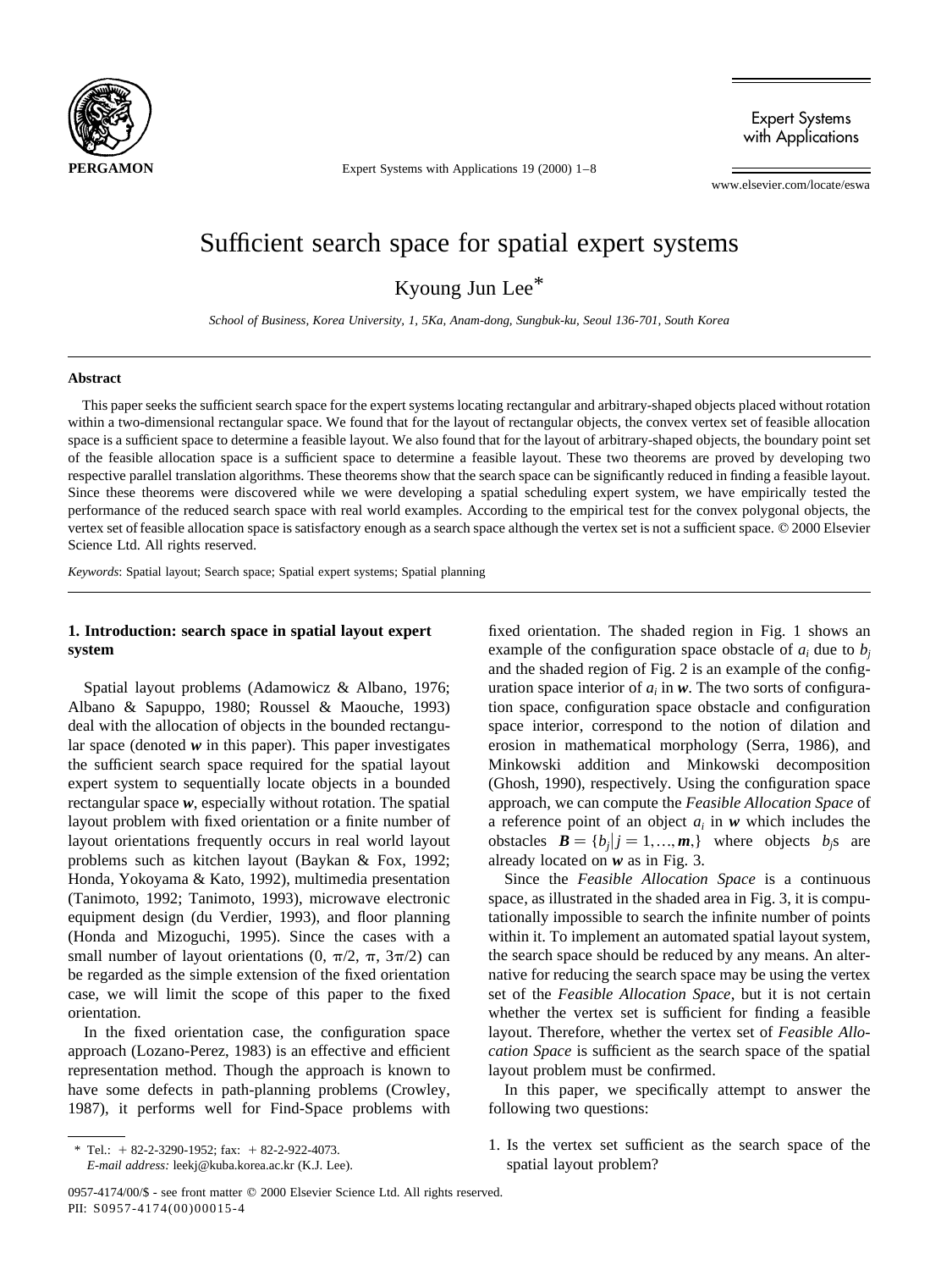

Fig. 1. Configuration space obstacle.

2. If it is not, what is a sufficient search space for the spatial layout problem?

We answer these by categorizing the shape of objects: rectangular or arbitrary.

- 1. For the rectangular object's layout, we found that the *Convex Vertex Set* (which will be defined in the next section) is a sufficient search space.
- 2. For the arbitrary-shaped object's layout, we found that the *Boundary Point Set* is a sufficient search space.

### **2. Classification of the points in feasible allocation space**

The *Feasible Allocation Space* can be classified into the *Interior Point Set* and the *Boundary Point Set*. The *Boundary Point Set* can be further partitioned into the *Flat Point Set* and the *Vertex Set*. The vertices in the *Vertex Set* can branch to the *Convex Vertex Set* and *Concave Vertex Set*. Refer to the examples in Fig. 3. The classification tree is depicted in Fig. 4. The categories can be formally defined using the *Central Angle of the Feasible Direction Cone* (*CAFDC*(*p*)) notations. A feasible direction cone (Bazaraa & Shetty, 1979) is one with a very small radius from a feasible point *p*.

**Definition** (Feasible point categories using the Central Angle of the Feasible Direction Cone).

- *Convex Vertex Set:*  $\{p \mid CAFDC(p) \leq \pi, p \text{ is in } \}$  $F(a_i|B,w)$  (e.g. point *a* in Fig. 5).
- *Flat Point Set:*  $\{p \mid CAFDC(p) = \pi, p \text{ is in } F(a_i|B,w)\}$ (e.g. point  $\boldsymbol{b}$  in Fig. 5).
- *Concave Vertex Set:*  $\{p | \pi \leq \mathit{CAFDC}(p) \leq 2\pi, p \text{ is in } \}$



Fig. 2. Configuration space interior.



Fig. 3. An illustration of feasible allocation space  $F(a_i|B, w)$  and its vertices.

 $F(a_i|B,w)$  (e.g. point *c* in Fig. 5). • *Interior Point Set:*  $\{p \mid CAFDC(p) = 2\pi, p \text{ is in } \}$  $F(a_i|B,w)$  (e.g. point *d* in Fig. 5).

In addition, using the configuration space concept, we can classify the vertex set as the four categories defined as follows:

**Definition** (Feasible vertex categories using configuration space).

- $FV_I(a_i|B,w)$ : The set of *Feasible Vertices* of the configuration space *Interior* (e.g. small square in Fig. 6).
- $FI_{OI}(a_i|B,w)$ : The set of *Feasible Intersection* points between the boundary of configuration space *Obstacles* and the boundary of configuration space *Interior* (e.g. small circle in Fig. 6).
- $FI_{OO}(a_i|B,w)$ : The set of the *Feasible Intersection* points between the boundary of a configuration space *Obstacle* and the boundary of another configuration space *Obstacle* (e.g. small diamond in Fig. 6).
- $FV_0(a_i|B,w)$ : The set of the *Feasible Vertices* of configuration space *Obstacles* (e.g. small triangle in Fig. 6).

In convex-shaped object layout, the *Convex Vertex Set* consists of  $FV_I(a_i|B,w)$ ,  $FI_{OI}(a_i|B,w)$ , and  $FI_{OO}(a_i|B,w)$ while the *Concave Vertex Set* corresponds to  $FV_0(a_i|B,w)$ .



Fig. 4. Classification tree of feasible points.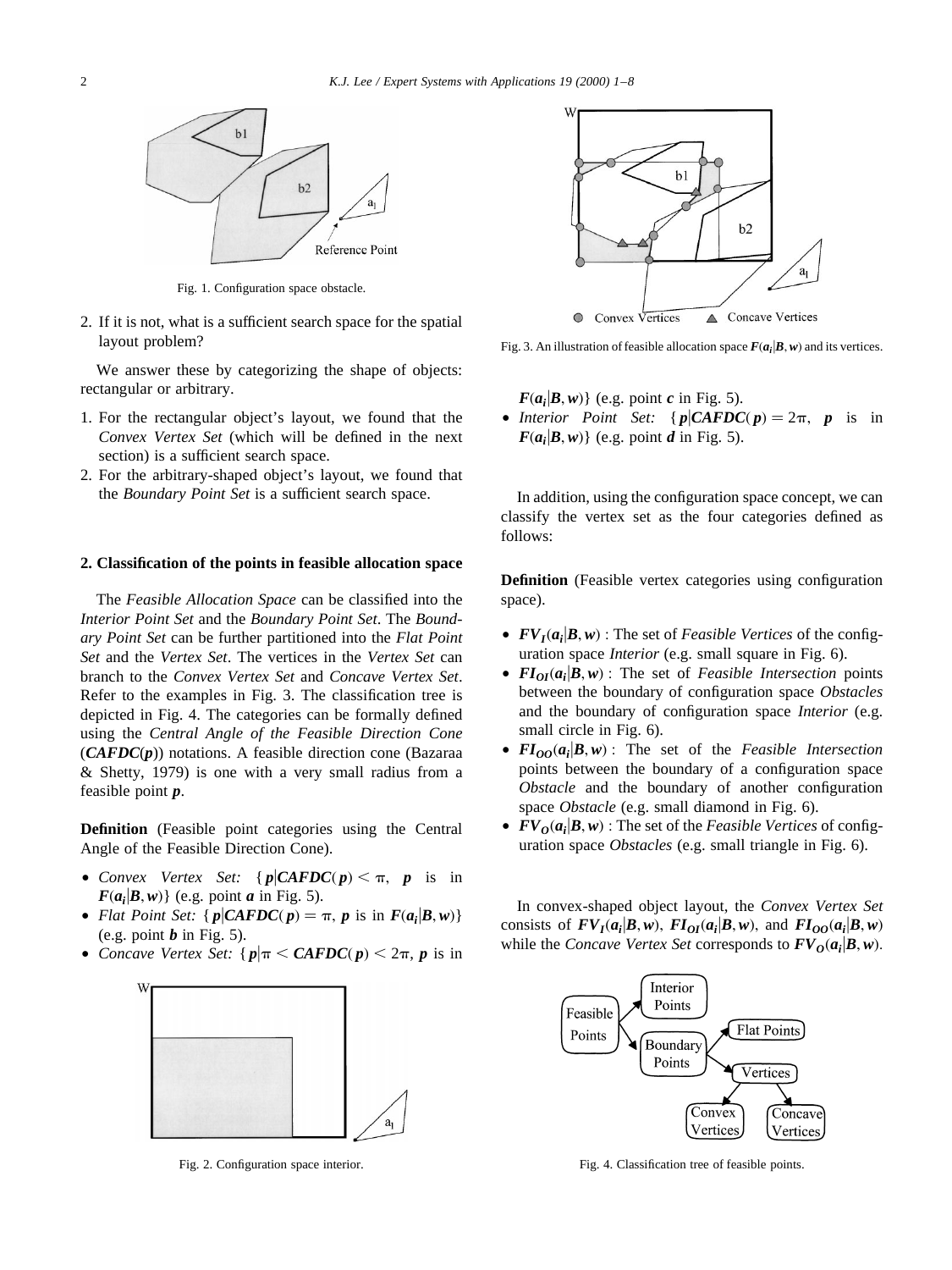

Fig. 5. Classification of feasible points using the feasible direction cone.

**Property** (Relations between categories in convex-shaped object layout).

*Property 1. Convex Vertex Set* =  $FV_I(a_i|B, w) \cup FI_{OI}$  $(a_i|B,w) \cup FI_{OO}(a_i|B,w).$ *Property 2. Concave Vertex Set* =  $FV_0(a_i|B,w)$ .

## **3. Sufficient search space for rectangular object layout**

Using the classification scheme in Section 2, the sufficient search space for a rectangular object layout will be proven.

## *3.1. Theorems*

**Theorem 1** (Sufficient search space for a rectangular object's layout). *If a feasible layout exists for a set of rectangles, at least one feasible layout can be found by a spatial layout procedure using the* Convex Vertex Set *of the* Feasible Allocation Space *as its search space*.

To prove Theorem 1, another theorem has been developed. If the following theorem is proven, the above theorem holds true.

**Theorem 1.1.** *If a feasible layout exists for a set of rectangles, proper translation of some of the rectangles converts the layout to a layout which can be constructed by a spatial*



Fig. 6. Classification of feasible vertices into four categories.



Feasible Allocation Space

Fig. 7. Two locations in  $FV_I(a_1|\{b_1, b_2\}, w)$ .

*layout procedure using the* Convex Vertex Set *of the* Feasible Allocation Space *as its search space*.

We will prove Theorem 1.1 by suggesting the proper parallel translation procedure.

# *3.2. Characteristics of the convex vertex search and necessary definitions*

Before suggesting the translation procedure, we need to clarify the meaning of the spatial layout procedure using the *Convex Vertex Set* of the *Feasible Allocation Space* as its search space in the rectangular object layout. In this paper, we call the spatial layout procedure as *Convex Vertex Search*.

In the rectangular object layout, an object located at a convex vertex must satisfy the following two adjacency conditions simultaneously:

*Adjacency condition of an object located at convex vertex in rectangular object layout*

- 1. The upper or lower edge of an object *ai* located at a convex vertex is adjacent to an edge of  $b_i$  or an edge of  $w$ .
- 2. The right or left edge of an object *ai* located at a convex vertex is adjacent to an edge of  $b_j$  or an edge of  $w$ .

 $FV_I(a_i|B,w)$ ,  $FI_{OI}(a_i|B,w)$ , and  $FI_{OO}(a_i|B,w)$ , which exclusively and exhaustively compose the convex vertex set (since every rectangle has a convex shape) as explained in Property 1 of Section 2, satisfy these adjacency conditions, respectively:

*Adjacency conditions of locations at convex vertex*



Fig. 8. Two locations in  $FI_{OI}(a_1|\{b_1, b_2\}, w)$ .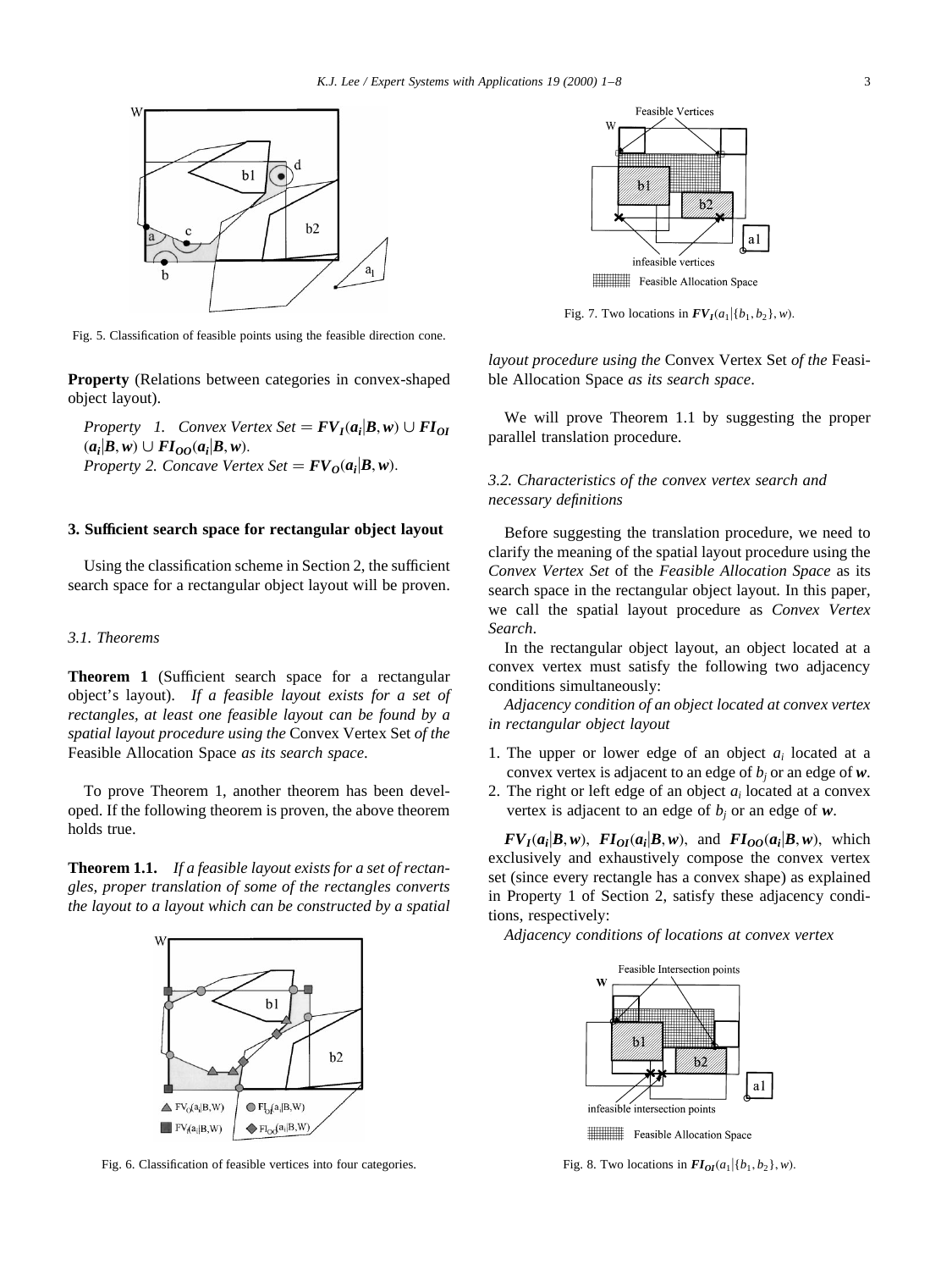

Fig. 9. One location in  $FI_{OO}(a_1 | \{b_1, b_2\}, w)$ .

- 1. The locations at  $FV_I(a_i|B, w)$  are adjacent to two edges of *w* (Fig. 7).
- 2. The locations at  $FI_{OI}(a_i|B, w)$  are adjacent to one edge of *w* and one  $b_i$  (Fig. 8).
- 3. The locations at  $FI_{OO}(a_i|B,w)$  are adjacent to two  $b_i$ s (Fig. 9).

In summary, the *Convex Vertex Search* in rectangular object layout means locating the rectangles while maintaining the *Adjacency Condition*. For the convenience of the proof, we regard *w* as bordered by four virtual exterior rectangles labelled, respectively, as *nr* (north rectangles), *sr* (south rectangles), *wr* (west rectangles), and *er* (east rectangles) as shown in Fig. 10. Such a technique is also used in Flemming (1986). In addition, we found that the parallel translation algorithm can be achieved using two directions: the upper and the right direction.

Next, we have defined the following concepts which will be used in the algorithm.

**Definition** (UR (upper rectangles), RR (right rectangles), and FR (fixed rectangles)).

- *UR*(*r*): the set of the *Rectangles* adjacent to the *Upper* edge of **r** (for example, in Fig. 10,  $UR(r5) =$  ${r1, r2}, \, \textit{UR}(r1) = \emptyset.$
- *RR*(*r*): the set of *Rectangles* adjacent to the *Right* edge of *r* at a spatial status (for example, in Fig. 10,  $RR(r5) = \{r3, r4\}, RR(r3) = \emptyset$ .
- *FR*: the set of *nr*, *wr*, *sr*, *er* and the rectangles satisfying the following two conditions:
	- 1. The rectangle *r* has both *UR*(*r*) and *RR*(*r*).



Fig. 10. *nr*, *sr*, *wr*, *er*, and  $UR(r5) = \{r1, r2\}$ , and  $RR(r5) = \{r3, r4\}$ .



Fig. 11. Explanation of *FR*.

2. At least one element of the *UR*(*r*) and at least one element of the *RR*(*r*) belong to the *FR*.

Readers should note that the rectangles *r*1 and *r*2 in Fig. 11 do not belong to the *FR*. Though *r*1 has both the  $UR(r1) = \{ nr \}$  and the  $RR(r1) = \{ r3 \}$ , the only element *r*3 of the *RR*(*r*1) does not belong to the *FR*. Therefore, *r*1 cannot belong to the *FR*. Neither can *r*2, as seen in Fig. 11.

### *3.3. The parallel translation algorithm*

Using these constructs, we have developed the following algorithm, which translates all rectangles of a layout to those belonging to the *FR*. To make all the rectangles belong to the *FR*, this algorithm should first make all rectangles posses, their own *UR* and *RR*. In other words, this algorithm keeps rectangles moving until they cannot further move to the upper or right directions.

*Parallel translation algorithm in rectangular object layout*

#### **begin**

 $FR \leftarrow$  *the rectangles satisfying the conditions of FR* **while** *a rectangle r exists s.t.*  $UR(r) = \emptyset$  *or*  $RR(r) = \emptyset$ **if**  $UR(r) = \emptyset$  /  $*$  *if r can move up*  $*$  / **then** *Translate r to the upper direction to be adjacent to an object* **if**  $RR(r) = \emptyset$  /  $*$  *if r can move right*  $*$  / **then** *Translate r to the right direction to be adjacent to an object* **if**  $(UR(r) \cap FR) \neq \emptyset$  and  $(RR(r) \cap FR) \neq \emptyset$  $\frac{1}{2}$  *r satisfies the condition of the FR*  $\frac{1}{2}$  */* **then**  $FR \leftarrow FR \cup \{r\}$ 

#### **end**

It is apparent that the above algorithm makes all the



Fig. 12. An illustration for proof by contradiction.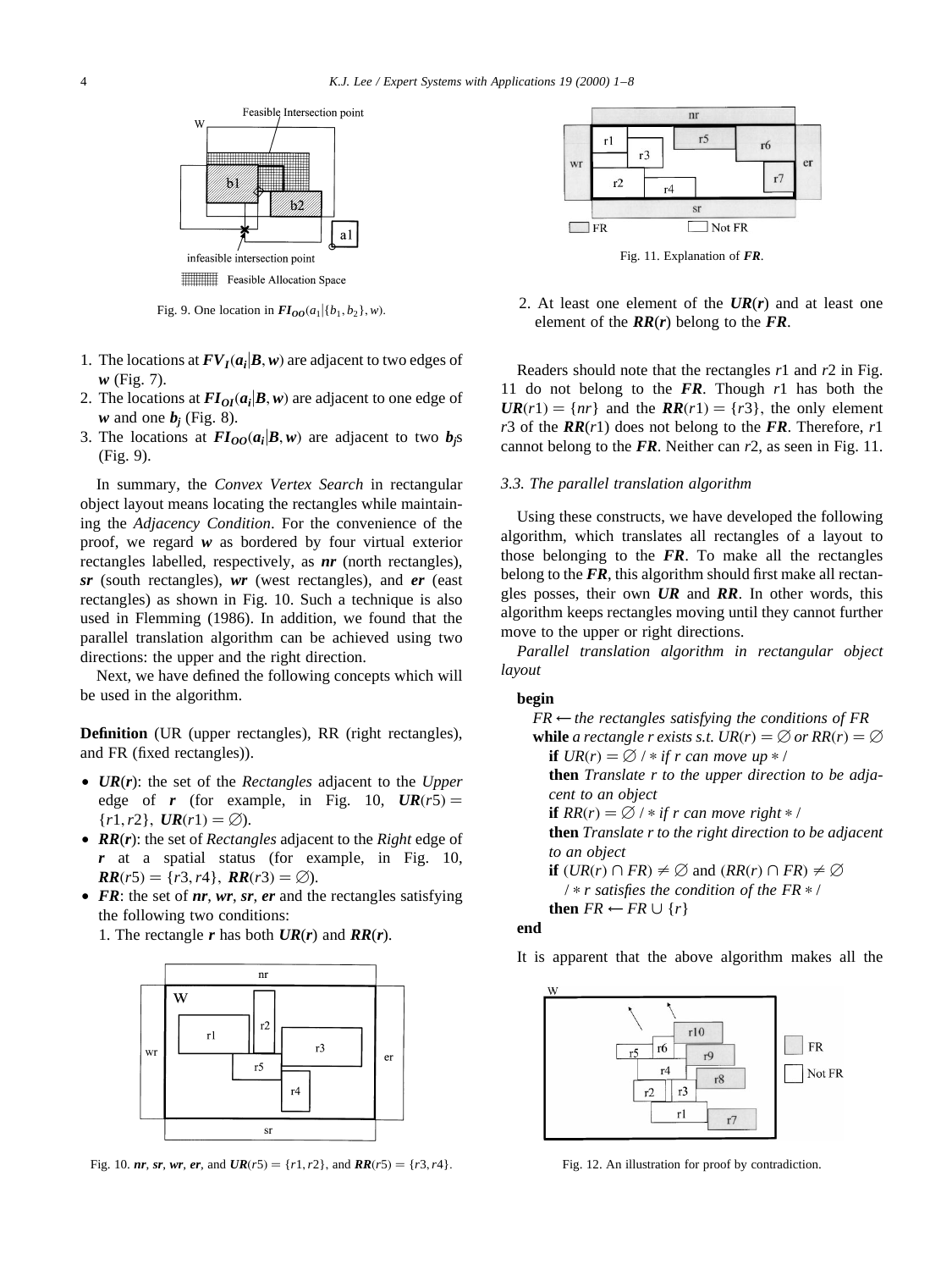

Fig. 13. A final layout.

rectangles have their own *UR* and *RR*. Now, for the completeness of the algorithm, we have only to prove that all rectangles become *FR* once they possess their *UR*s and *RR*s. The proof is carried out using *proof by contradiction* as follows.

## *3.4. Proof of the completeness of the algorithm by contradiction*

Let us assume that at least one rectangle exists which does not belong to *FR* when all rectangles have their *UR* and *RR*. Let us call the rectangle *r* (for example, *r*1 and Fig. 12, whose right edge is the rightmost among the rectangles). Then all rectangles in *RR*(*r*) must belong to *FR*, but at least one  $UR(r)$  ( $\{r2, r3\}$  in Fig. 12) must not belong to FR (since *r* is assumed not to belong to *FR*). At this time, the rectangle whose right edge is the rightmost among those of *UR*(*r*) is set as the new *r* (for example, *r*3 in Fig. 12). In this way, we can select new rectangles endlessly  $(r1 \rightarrow r3 \rightarrow r4 \rightarrow r6 \rightarrow \cdots)$ , which contradicts the basic premise that there is a finite number of rectangles in *w*.

We have shown that the parallel translation algorithm can make all rectangles belong to *FR*. In addition, if we position the rectangles according to the sequence and position of entering into the list of *FR*, then the resulting spatial layout becomes one of the solutions that can be obtained by the *Convex Vertex Search*. In other words, if we try to determine all feasible layouts by considering only the convex vertices, then we can find a layout generated by the parallel translation algorithm. Therefore, now, we prove Theorem 1. For example, the layout in Fig. 13 can be translated to the layout in Fig. 14, which the *Convex Vertex Search* can generate by positioning sequentially *e*, *f*, *c*, *a*, *b*, *g*, *and*, *d*.



Fig. 14. The translated layout.



Fig. 15. In order to locate all four objects, the first one should be located at a flat point.

# **4. Sufficient search space in arbitrary-shaped object layout**

#### *4.1. A counter-example and expansion of the search space*

With a simple counter-example, we are able to see that the *Convex Vertex Set* of the *Feasible Allocation Space* is not the sufficient search space in an arbitrary-shaped object layout. For example, when locating the four objects in Fig. 15, it is impossible to locate all the objects by considering only the *Convex Vertex Set* as its search space, because in order to do so, the first object should be located at a *Flat Point* of its *Feasible Allocation Space*.

Now the scope of the sufficient search space should be expanded to the space including *Flat Points*. So, we suggest a theorem with the *Boundary Point Set* as the search space.

**Theorem 2** (Sufficient search space in arbitrary-shaped object layout). *If a feasible layout exists for a set of objects, then a feasible layout can be found by the spatial layout procedure using the* Boundary Point Set *as its search space*.

Like in Section 3, we develop another theorem to prove the above theorem. If we prove the following theorem, the above theorem holds true.

**Theorem 2.1.** *If exists a feasible layout for a set of objects, then, by properly translating some of the objects in the layout, it can be converted to a layout that can be constructed by a spatial layout procedure using the* Boundary Point Set *as its search space*.

# *4.2. Characteristics of the boundary point search and necessary definitions*

We will prove Theorem 2.1 by suggesting a simple and intuitive translation procedure. Locating an object at its



Fig. 16. A layout.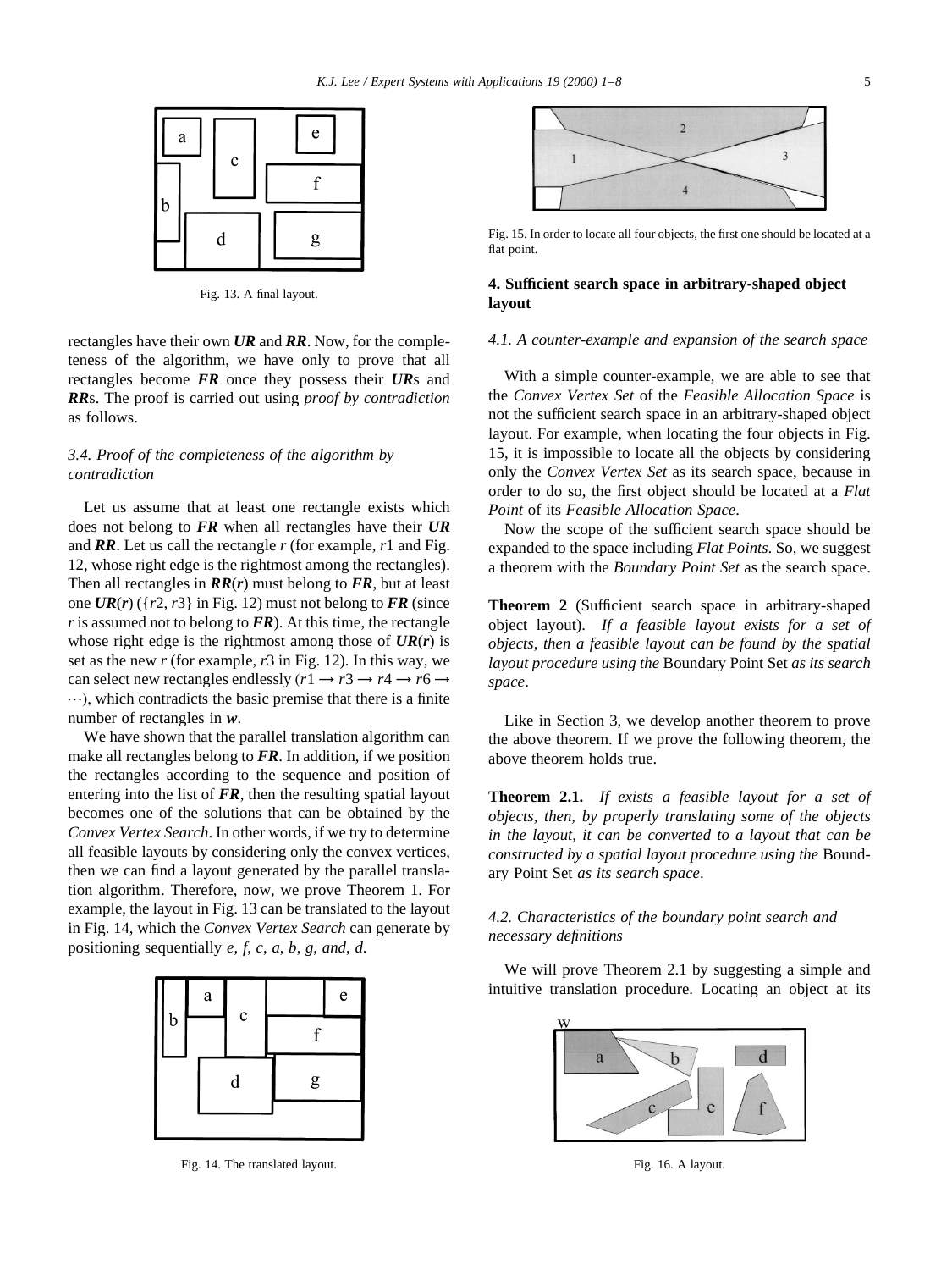

Fig. 17. The adjacency graph of Fig. 16.

feasible boundary point means locating it adjacent to another object (including the object representing the edges of *w*). We call such a search as the *Boundary Point Search*. We classify the objects at a spatial status according to its adjacency to other objects.

*Definitions of two object sets at a layout status*

- 1. *IO* (*Isolated Objects*): The set of objects isolated from (i.e. not adjacent to) any other object (for example,  $\{d, f\}$ in Fig. 16).
- 2. *AO* (*Adjacent Objects*): The set with *w* and objects adjacent to another object (for example, {*a*, *b*, *c*, *e*, *w*} in Fig. 16).

The adjacency status of objects in a layout can be represented with the adjacency graph. Fig. 17 is the graph representation of the spatial layout in Fig. 16.

As seen in Fig. 17, the objects in *AO* compose connected graphs. Among them, only one connected graph has the node representing *w* (called as *Root Node*) and we name it *RCG* (*Root Connected Graph*). The other connected graphs which do not include the *Root Node* can be called *RIG* (*Root Isolated Graph*).

**Definition** (Root Connected Graph, Root Isolated Graph, and Root Isolated Graph Set).

- 1. *RCG* (*Root Connected Graph*): The connected graph which has the *Root Node*. In other words, at least one object of which is adjacent to an edge of *w*, and each object of which is adjacent to another object in the graph (e.g. {*w*, *a*, *b*} in Fig. 16).
- 2. *RIG* (*Root Isolated Graph*): The connected graph, any object of which is not adjacent to the edges of *w*, but to another object in the graph (e.g. {*e*, *c*} in Fig. 16). The set of *RIG* is called *RIGS* (*Root Isolated Graph Set*) and is represented as  $\{\{e, c\}\}.$



Fig. 18. A translated layout.



Fig. 19. The adjacency graph of Fig. 18.

### *4.3. The parallel translation algorithm*

The following simple algorithm converts a layout to one in which only the *RCG* exists (Fig. 18). In this algorithm, we restrict the direction of the parallel translation to only one direction: the upper direction. In step 2, all isolated objects are moved adjacent to another object. Then IO becomes a null set. In step 4, all root isolated graphs are moved adjacent to the root node.

*The parallel translation algorithm in arbitrary-shaped object layout*

#### **Begin**

*Step 0. Initialize IO, RCG, and RIGS by definition Step 1.* **if**  $IO = \emptyset$  **then** *go to step 3*; *Step 2.* **for** *OBJi in IO* **do** *Translate OBJi to the upper direction to be adjacent to any object*;  $IO \leftarrow IO - \{OBJ_i\};$  $OBJ_i \leftarrow$  *one of the objects adjacent to OBJ<sub>i</sub>*; **if**  $OBJ_i \in IO$ **then**  $RIGS$  ←  $RIGS$  ∪ {{ $OBJ_i$ ,  $OBJ_i$ }};  $IO \leftarrow IO - \{OBJ_i\};$ **else if**  $OBJ_i \in a$  graph in RIGS **then**  $GRPI \leftarrow$  *the graph which OBJ<sub>i</sub> belongs to*;  $GRP1 \leftarrow GRP1 \cup \{OBJ_i\};$ **else** /  $*$  *OBJ<sub>i</sub> belong to RCG*  $*$  /  $RCG \leftarrow RCG \cup \{OBJ_i\};$ *Step 3.* **if**  $RIGS = \emptyset$  **then** *go to step 5*; *Step 4.* **for** *GRPi in RIGS* **do** *Translate GRPi to the upper direction to be adjacent to any graph*;  $RIGS \leftarrow RIGS - \{GRP_i\};$  $GRP_i \leftarrow$  *one of the graphs adjacent to GRP<sub>i</sub>*; **if**  $GRP_i \in RIGS$ **then**  $RIGS$  ←  $RIGS$  –  ${GRP<sub>i</sub>};$  $RIGS \leftarrow RIGS \cup \{GRP_i \cup GRP_i\};$ **else** /  $*$  *GRP<sub>i</sub> belongs to RCG*  $*$  /



Fig. 20. The grid points.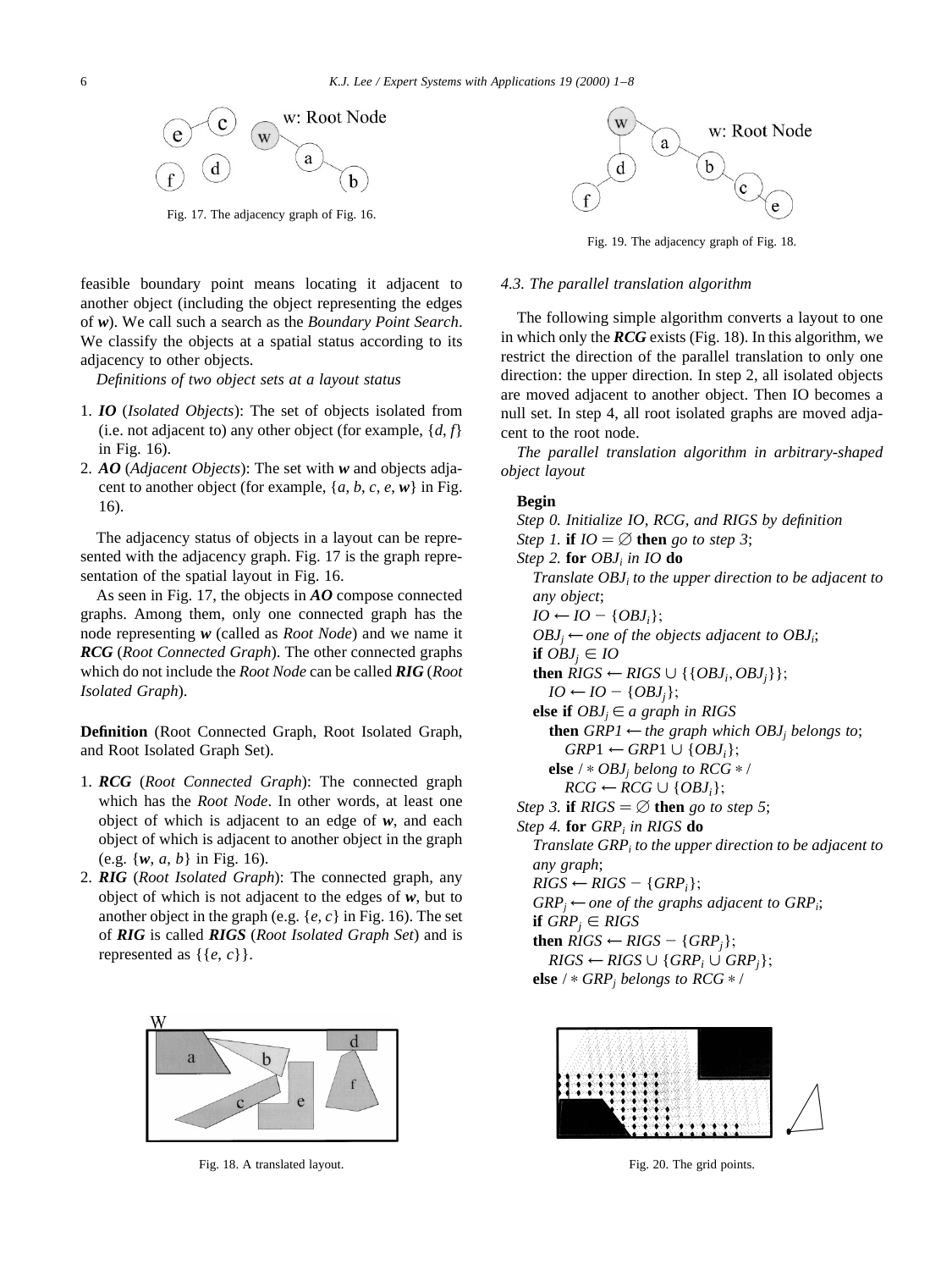Table 1 Comparison of the Vertex Search and Grid Point Search

| Experiment<br>no. | Search<br>space   | Average run<br>time (h: min) | Average tardy<br>activities | Backtracking<br>frequency | Dominated<br>by |
|-------------------|-------------------|------------------------------|-----------------------------|---------------------------|-----------------|
|                   | Grid points       | 7:47                         | 48                          | 1052                      | nos. 2, 3       |
| 2                 | Vertices          | 3:18                         | 30                          | 605                       |                 |
|                   | $Grid + Vertices$ | 4:27                         | 28                          | 448                       |                 |

 $RCG \leftarrow RCG \cup GRP_i;$ *Step 5. Terminates* **End**

The adjacency graph of objects in the resulting *RCG* shows the adjacency between objects and the edges of *w*. If we sort the nodes of the graph by ascending order of the distance from w, then the resulting sequence becomes one of the spatial layout sequences by the *Boundary Point Search*. In Fig. 19, the sequence is *a–d–b–f–c–e*:

# **5. Practical usefulness of the vertex set in real application**

In Section 4, we show that the *Convex Vertex Set* of the *Feasible Allocation Space* is not the sufficient search space in arbitrary-shaped object layout. However, it is still impossible to search all feasible boundary points in real world applications. An alternative to the boundary points is using the vertex set of the *Feasible Allocation Space*, since the vertices can be thought of as the representative and distinctive points of the feasible space. This section explains our experience in experimental results using the vertices in the spatial scheduling system (Lee, Lee & Choi, 1996) for a shipbuilding plant.

We compared the performance of the search using the vertex set with that of a pseudo-full search. To imitate a full search, we devised a grid search method whose search space consists of hundreds of discrete grid points in the *Feasible Allocation Space*, as shown in Fig. 20. We compared the three search-space generation methods: grid points, feasible vertices, and combination of grid points and vertices. The combined point search has the largest search space among the three alternatives, because it includes both the grid points and distinctive points. The empirical tests were carried out using the real data for a four-month spatial schedule (spatial scheduling is a scheduling problem that pursues the optimal dynamic spatial layout schedule that can also satisfy traditional scheduling constraints). There were 2601 objects in the data set, which were all convex polygons. Table 1 summarizes the results of the experiments. The vertex search outperformed the grid point search with respect to all criteria of computation time, number of tardy activities, and backtracking frequency. Between the vertex search method and the combined grid-and-vertex search method, there were trade-offs between time and performance. With the results, we conclude that the vertex

set is useful in practical applications in spite of it not theoretically being sufficient search space. For the choice of a good position, given each search space, we employed five heuristic spatio-temporal allocation strategies devised for the shipbuilding domain (Lee et al., 1996) and the average space utilization ratio of the spatial scheduling system was about 75%.

## **6. Related and future research**

Our findings in a Find-Space problem are related with the result from the motion planning field, which is a Find-Path problem, having started with the seminal paper of Reif (1979) on the piano mover problem. In motion planning, it has been known that if there is a path for moving an object through space, there is also a path along the boundary of the space. In this paper, we could confirm that the same principle holds true for placing an object, as well as for finding a path.

In this paper, we address only the existence problem without considering solution quality, which may be critical to real world applications. However, since the evaluation of solution quality is quite domain dependent, an investigation on solution quality should consider the domain-specific features. For example, in a dynamic spatial layout problem such as the spatial scheduling problem in shipbuilding, we have developed heuristic strategies, which were very successful in the field (Lee et al., 1995).

In relation to the solution quality problem, a future research direction we consider is applying the present result to the research on domain specific spatial constraint representation and propagation techniques such as du Verdier (1993), Honda and Mizoguchi (1995), and Tanimoto (1993) for improving the efficiency of layout generation.

#### **Acknowledgements**

The work upon which this paper is based was supported in part by the Korea Science and Engineering Foundation.

## **References**

Adamowicz, M., & Albano, A. (1976). Nesting two-dimensional shapes in rectangular modules. *Computer Aided Design*, *8* (1).

Albano, A., & Sapuppo, G. (1980). Optimal allocation of two-dimensional